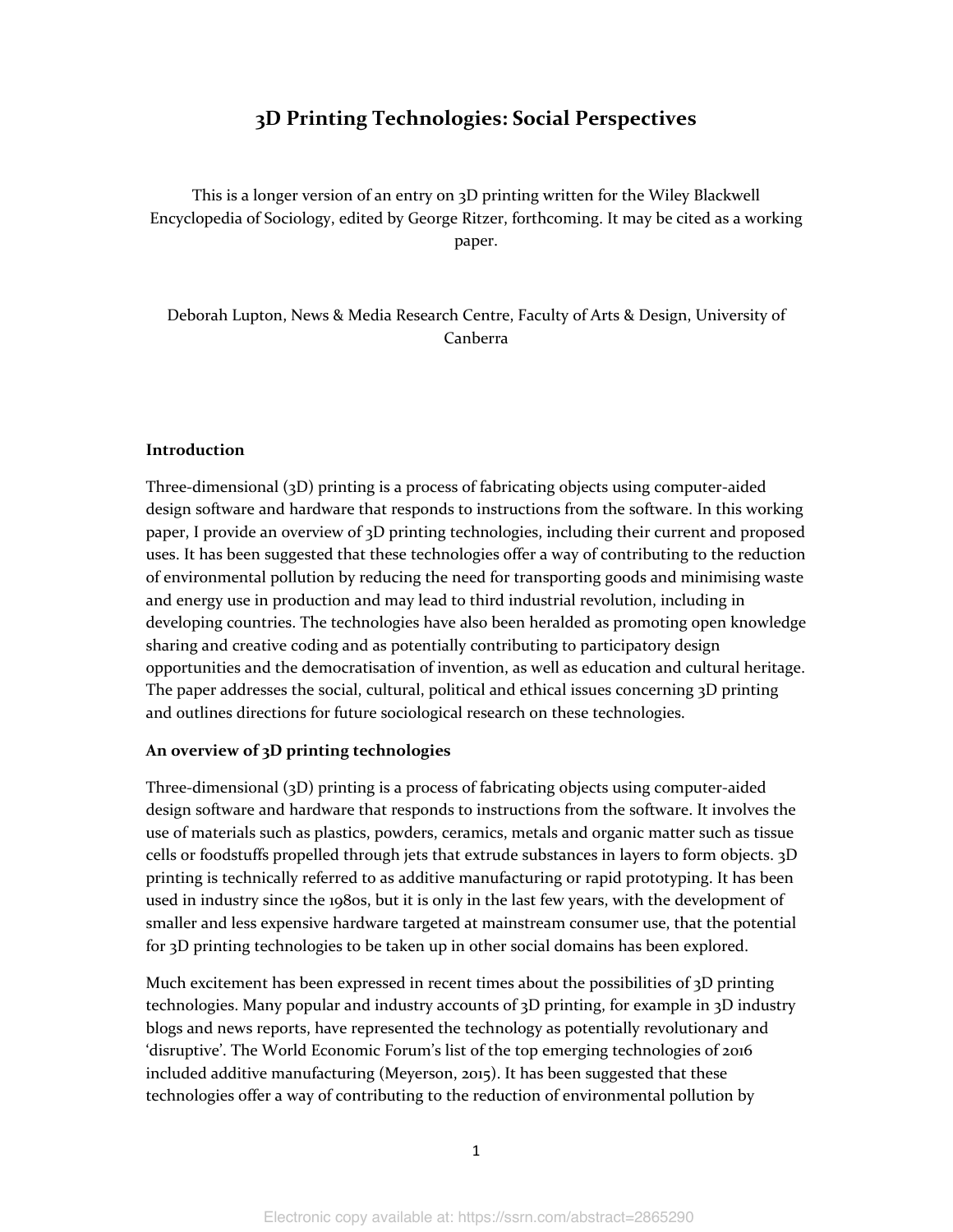reducing the need for transporting goods and minimising waste and energy use in production (Birtchnell and Urry, 2012; 2016) and may lead to a third industrial revolution (Palavicino, Konrad, Bowman, Dijkstra, Fautz, Guivant, Konrad and Woll, 2015; Petrick and Simpson, 2013), including in developing countries (Birtchnell and Hoyle, 2014).

The creative and educational possibilities of consumer and domestic 3D printer technology use have also received attention. In maker and other creative pursuits, using the technologies to manufacture their own objects as part of craft, do-it-yourself, fan, hacker or hobbyist cultures has been represented as providing people with the opportunity to generate artefacts outside traditional institutional and commercial structures (Ratto and Ree, 2012; Fordyce, Heemsbergen, Mignone and Nansen, 2015; Palavicino et al., 2015). The technologies have been heralded as promoting open knowledge sharing and creative coding and as potentially contributing to participatory design opportunities and the democratisation of invention (Fleischmann, Hielscher and Merritt, 2016; Eisenberg, 2013).

The opportunity for 3D printed objects to engage the senses other than the visual has excited the interest of educators. 3D-fabricated objects are material culture artefacts, inviting multisensory responses that potentially can engage people more intensely in understanding and learning about the artefacts (Ratto and Ree, 2012; Lupton, 2015; 2016; Neumüller, Reichinger, Rist and Kern, 2014; Eisenberg, 2013). 3D printing also has implications for how people respond to and make sense of their personal data. Many digital technologies collect information about the people who use them. In most cases, these personal data can be viewed in the form of twodimensional materialisations such as graphs or metrics displayed on a digital device screen. If 3D printing technologies are used, however, personal data can be materialised into physical objects that can be touched, held, displayed and even smelt, tasted and eaten.

Many of these claims remain speculative, outlining future possibilities rather than current uses. However, there are several areas in which 3D printing technologies have begun to take hold. Websites such as Thingiverse encourage the sharing of computer files for 3D printing enthusiasts. The possibilities for commodity generation by 3D printers were explored in the RepRap open-source printer project. This low cost 3D printer was designed to be able to generate most of the parts to make more RepRaps in a potentially unending loop of selfreproduction that challenged conventional assumptions about production, distribution networks and consumption (Söderberg, 2014).

3D printing technologies are currently used in the food industry, including fabricating food for people with chewing and swallowing difficulties and as part of novelty, decorative and gourmet food offerings (Lupton and Turner, 2016). 3D printing is used in medicine and dentistry to produce customised prosthetics and implants, and to generate bio-matter for purposes such as skin grafts (Lupton, 2015). 3D printing technologies are also used for marketing and leisure purposes: for example, providing replica figures of people that are used as mementos of events like graduations, sporting events and weddings (Lupton, 2016). Not only can these replicas be viewed, they can be handled, passed around and displayed decoratively, involving haptic as well as visual interactions. 3D fabricated objects that are anatomical replicas of whole or parts of people's bodies are used in medical and patient education and for planning surgery (Lupton, 2015). 3D printing is employed by archaeologists,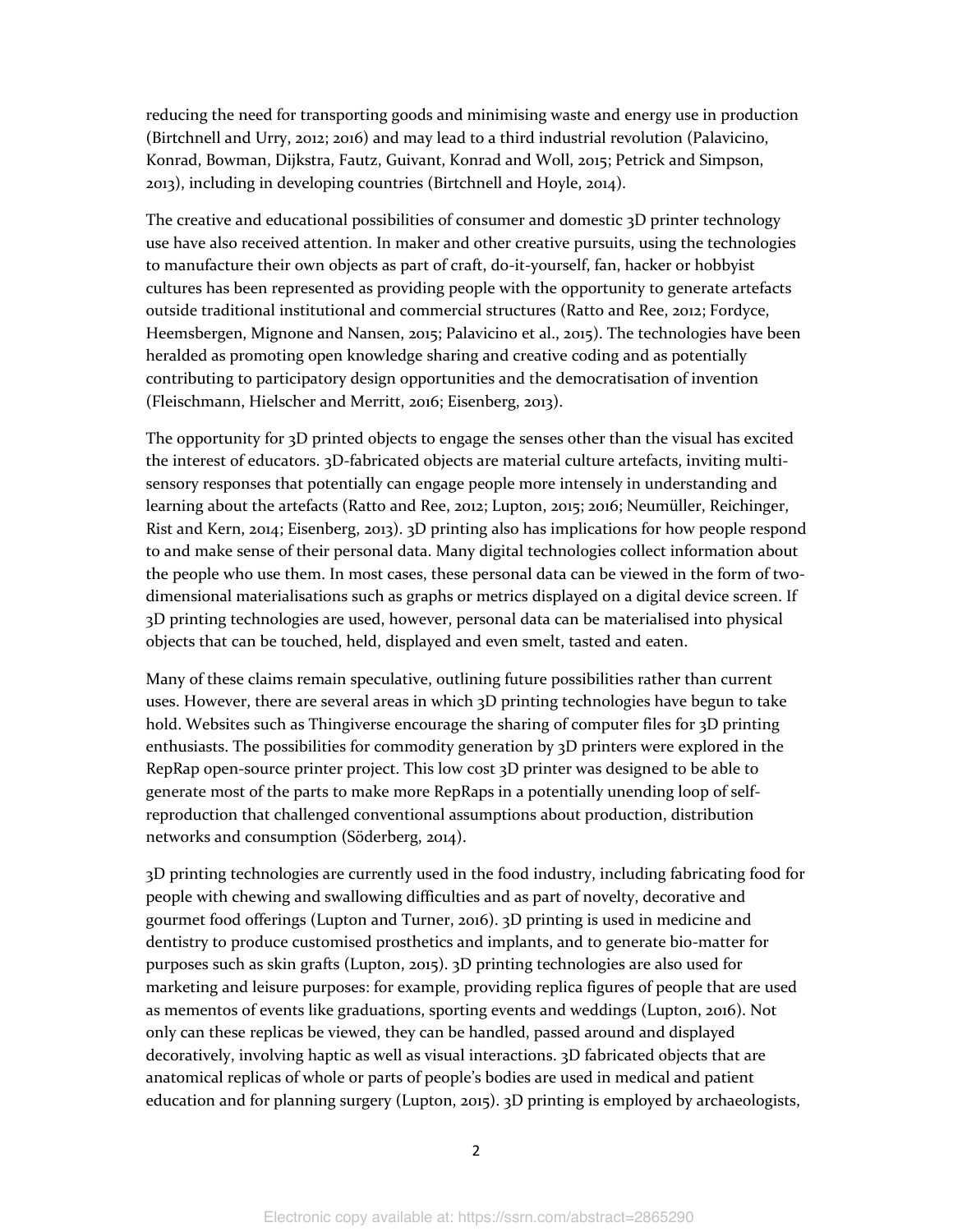cultural heritage practitioners and museums to fabricate replacements for ancient artefacts and create virtual experiences or mementos for visitors (Kidd, 2015; Neumüller et al., 2014). Some schools and universities have adopted 3D printing as a new way of learning about and experimenting with digital technologies and creating objects (Fordyce et al., 2015; Eisenberg, 2013; Nemorin and Selwyn, 2016).

## **A sociological perspective on 3D printing**

Given the wide array of objects that can be manufactured by 3D printing and the diversity of the contexts in which they can be made and used, there are many social, cultural and political implications of 3D printing technologies. In what remains a nascent sociology of 3D printing, these have yet to be fully identified. Sociologists have addressed the potential changes in manufacturing, transport and the supply chains of goods that 3D printing may generate (Birtchnell and Urry, 2012; Birtchnell and Hoyle, 2014). There are broader social and economic issues relating to 3D printing that are also relevant to the use of other digital technologies, including those concerning ownership of intellectual property and copyright and the creation and sharing of software and digital data. The income streams and business models of many industries have been transformed by the entry of digital technologies, from journalism to the music industry. 3D printing technologies offer similar challenges in terms of how products are monetised in the face of the impetus for consumers to take greater control in creating and sharing goods, including digital content.

Some researchers have also begun to discuss 3D printing technologies' socio-legal aspects. There is concern that 3D printing could be used in illegal ways: in the manufacture of weapons such as guns, for example, or in the flouting of copyright laws (Daly, 2016). Part of the discourses of creativity surrounding 3D printing discussions is the notion that the technologies allow people to engage in pursuits that are outside traditional forms of regulation and state control (Daly, 2016). In some cases, there are also concerns about the safety of products manufactured using 3D printing and how this should be monitored and regulated, including goods such as medical devices, human or animal tissue and foodstuffs (Daly, 2016; Tran, 2016; 2015).

Another focus of social research into 3D printing directs attention at the implications for people's engagements with their personal data. Designers and HCI researchers have experimented with using 3D printing to transform personal data into physical objects – or what are often termed 'data physicalisations' in the language of HCI (Jansen, Dragicevic, Isenberg, Alexander, Karnik, Kildal, Subramanian and Hornbæk, 2015). They have observed the extent to which the opportunity to handle, touch and display these objects help people to make sense of data in more multifaceted ways and to engage more emotionally with their data. A research team has adopted this approach in a project investigating whether printing out objects from physical exercise data tracked by digital devices will encourage people to be more active (Khot, Hjorth and Mueller, 2014). Other researchers have tried printing out chocolate artefacts as rewards for physical exercise, so that people can smell, taste and consume as well as view and touch these materialisations of their personal data and feel rewarded for their efforts (Khot, Pennings and Mueller, 2015). Nissen and Bowers (2015) have experimented with encouraging people to engage in 'data making' by producing 'data-things'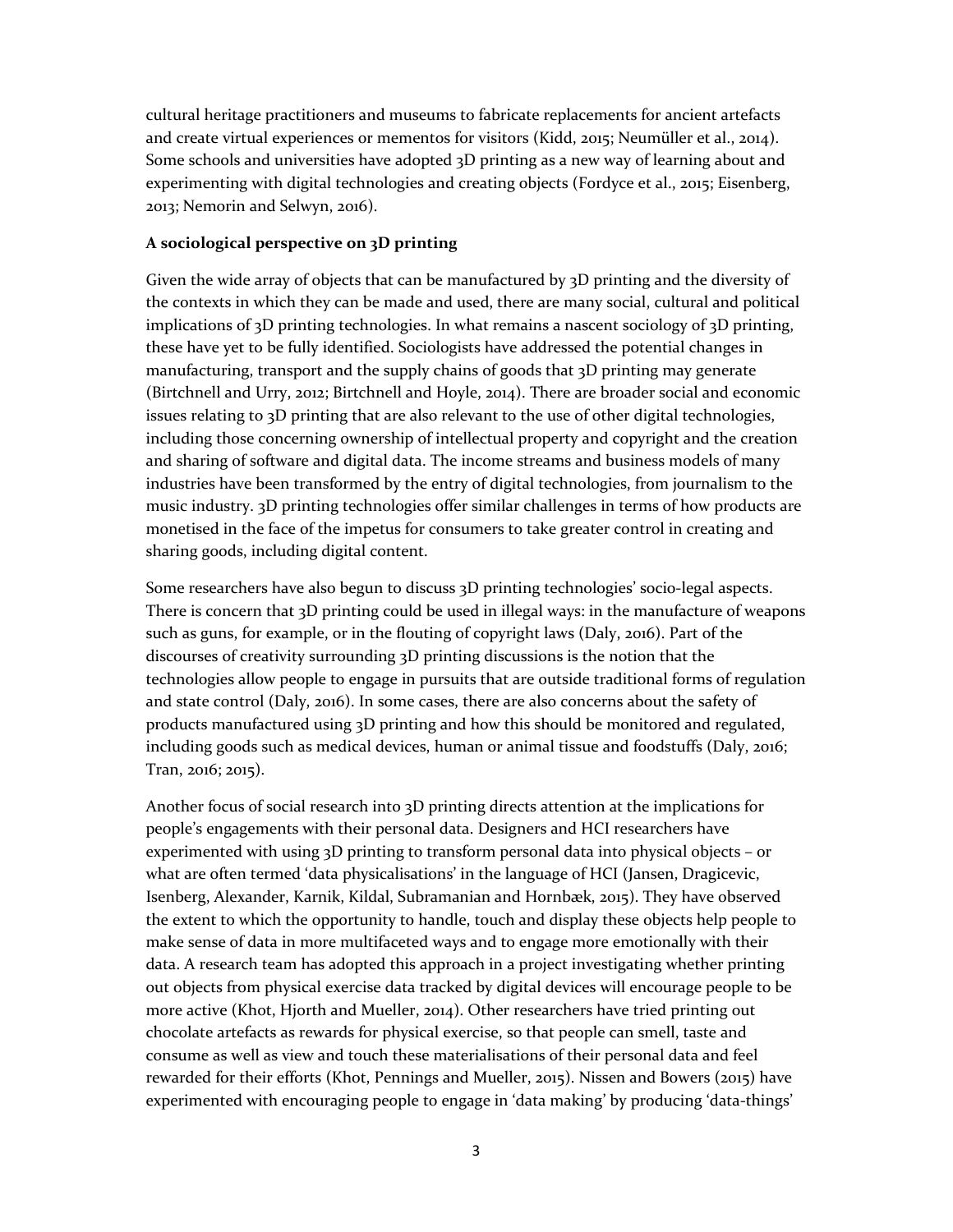from their own data. Nissen and Bowers refer to such activities as 'participatory data translation'. They are intended to be communal rather than individualistic modes of generating and materialising data that invite reflection on how this information is created and who has the opportunity to use it.

Few researchers have investigated how people are taking up 3D printing technologies or their products as part of their everyday lives. There is some speculation already that these technologies' potential for domestic use has been over-stated. Consumers thus far appear reluctant to embrace home 3D printing, as representatives of one of the major developers of these machines, MakerBot, conceded in late 2016 (Cranz, 2016). A project by Shewbridge and colleagues (Shewbridge, Hurst and Kane, 2014) used a pretend 3D printer to investigate people's ideas about how 3D printers could potentially be used in the home. Their participants suggested that they could be used to fabricate common household, utilitarian or for craft uses or spare parts for broken objects and replacements for unique artefacts. This research did not address actual use of the real printing technologies, however. Studies on how people are engaging with 3D printers outside the home have identified a range of issues that have hampered uptake and challenged assumptions about the creative potential of these technologies and how easy they are to use. Hudson and colleagues (Hudson, Alcock and Chilana, 2016) researched how casual 3D printer users fared when trying to fabricate objects at public print centres. Their interviews found that these casual makers often struggle to successfully use these technologies. They are deeply dependent on the print centre operators to help them in the process, but these operators are not always well equipped to do so.

One of the few sociological enquiries into the experiences of 3D printing was undertaken by Nemorin and Selwyn (Nemorin, 2016; Nemorin and Selwyn, 2016) in the context of an Australian secondary school. Their ethnographic research identified the affective dimensions of this experience in the context of the school setting and existing pedagogical structures, including lack of engagement and the sheer hard work, tedium and frustrations in attempting to make the technology work as desired. My own study with Bethaney Turner (2016) similarly found that consumers reacted to the idea of 3D printed food with emotional responses, being fascinated by the possibilities but also struggling to comprehend how such an 'unnatural' process as digital fabrication could generate edible, appealing and nutritious food.

### **Future research directions**

The research I have here reviewed represents just the beginning of a new line of digital sociological enquiry. There are many dimensions of 3D printing to explore, including such features as the ways in which these technologies are portrayed in popular culture and how they are taken up by members of the public across diverse social domains, as well as the wider implications for industry and the economy. Aspects such as 3D printing technologies' social, cultural, economic and political impact on education and the workplace, on consumption and leisure cultures including tourism, museums, exercise, gaming, fandom and food remain to be investigated. Their legal and ethical implications, their contribution to social relations, notions of embodiment, sensory experiences and knowledges and to people's understandings of personal data are some intriguing possibilities for further investigation.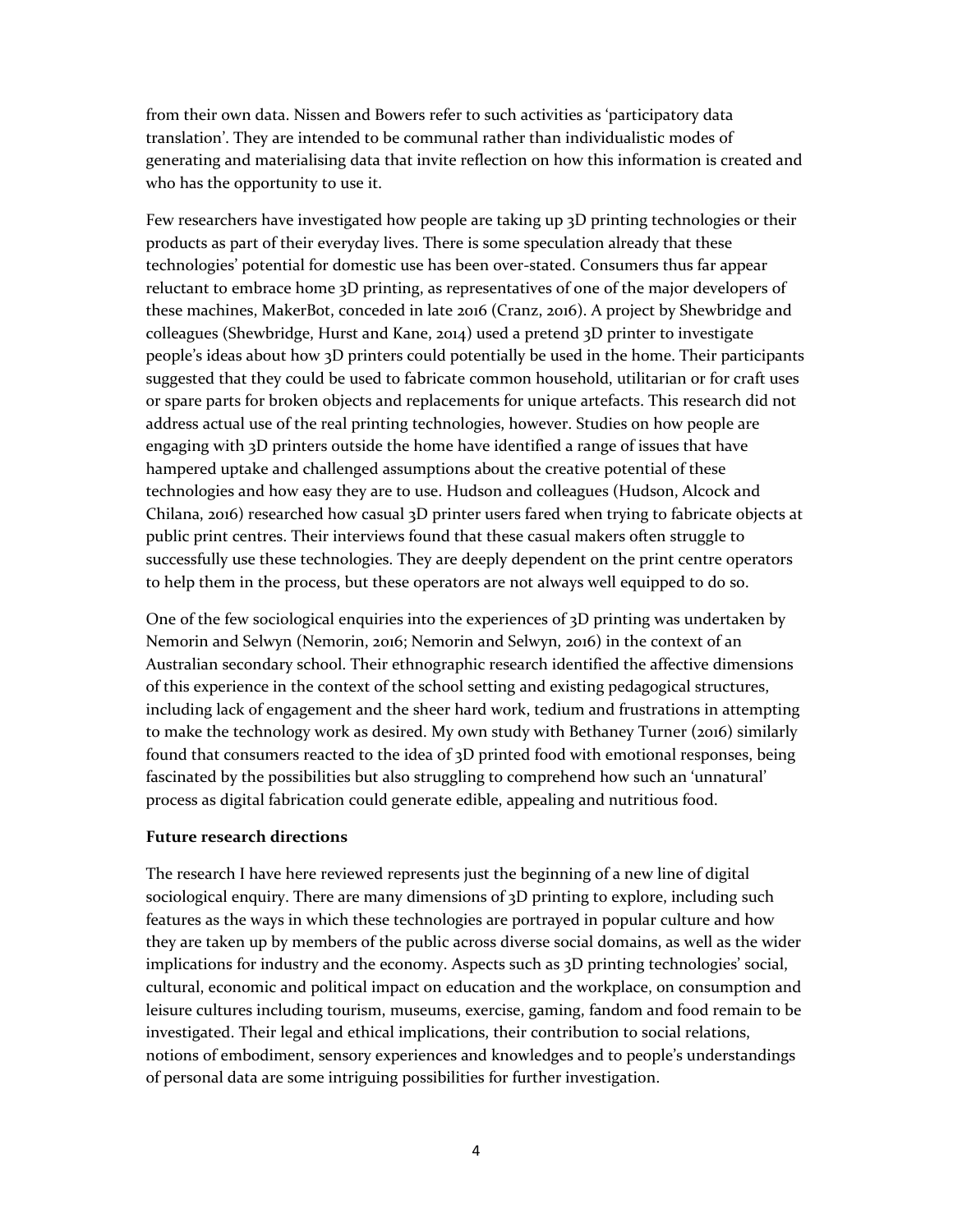#### **References**

- Birtchnell T and Hoyle W. (2014) *3D Printing for Development in the Global South: The 3D4D Challenge,* Houndmills: Palgrave Macmillan.
- Birtchnell T and Urry J. (2012) Fabricating futures and the movement of objects. *Mobilities* 8: 388-405.
- Birtchnell T and Urry J. (2016) *A New Industrial Future?: 3D Printing and the Reconfiguring of Production, Distribution, and Consumption,* London: Routledge.
- Cranz A. (2016) Home 3D printing 'just not there yet' admits MakerBot. *Gizmodo*. <http://www.gizmodo.com.au/2016/09/home-3d-printing-just-not-there-yet-admitsmakerbot/> accessed 28 October 2016.
- Daly A. (2016) *Socio-Legal Aspects of the 3D Printing Revolution,* Houndmills: Palgrave Macmillan.
- Eisenberg M. (2013) 3D printing for children: What to build next? *International Journal of Child-Computer Interaction* 1: 7-13.
- Fleischmann K, Hielscher S and Merritt T. (2016) Making things in Fab Labs: a case study on sustainability and co-creation. *Digital Creativity* 27: 113-131.
- Fordyce R, Heemsbergen L, Mignone P and Nansen B. (2015) 3D printing and university makerspaces: surveying countercultural communities in institutional settings. *Digital Culture & Education* 7: 192-205.
- Hudson N, Alcock C and Chilana PK. (2016) Understanding newcomers to 3D printing: motivations, workflows, and barriers of casual makers. *Proceedings of the SIGCHI Conference on Human Factors in Computing Systems (CHI '16).* San Jose, California: ACM Press, 384-396.
- Jansen Y, Dragicevic P, Isenberg P, Alexander J, Karnik A, Kildal J, Subramanian S and Hornbæk K. (2015) Opportunities and challenges for data physicalization. *Proceedings of the SIGCHI Conference on Human Factors in Computing Systems (CHI '15).* Seoul: ACM Press, 3227-3236.
- Khot R, Hjorth L and Mueller FF. (2014) Understanding physical activity through 3D printed material artifacts. *Proceedings of the SIGCHI Conference on Human Factors in Computing Systems (CHI '14).* Toronto: ACM Press, 3835-3844.
- Khot RA, Pennings R and Mueller FF. (2015) EdiPulse: supporting physical activity with chocolate printed messages. *Proceedings of the SIGCHI Conference on Human Factors in Computing Systems (CHI '15).* Seoul: ACM Press, 1391-1396.
- Kidd J. (2015) Museums are using virtual reality to preserve the past before it's too late. *The Conversation*. <https://theconversation.com/museums-are-using-virtual-reality-topreserve-the-past-before-its-too-late-44600> accessed 21 October 2016.
- Lupton D. (2015) Fabricated data bodies: reflections on 3D printed digital body objects in medical and health domains. *Social Theory & Health* 13: 99-115.
- Lupton D. (2016) 3D printed self-replicas: personal digital data made solid. In: Carnicelli S, McGillivray D and McPherson G (eds) *Digital Leisure Cultures: Critical Perspectives.* London: Routledge, 26-38.
- Lupton D and Turner B. (2016) 'Both fascinating and disturbing': consumer responses to 3D food printing and implications for food activism. *Social Science Research Network*.